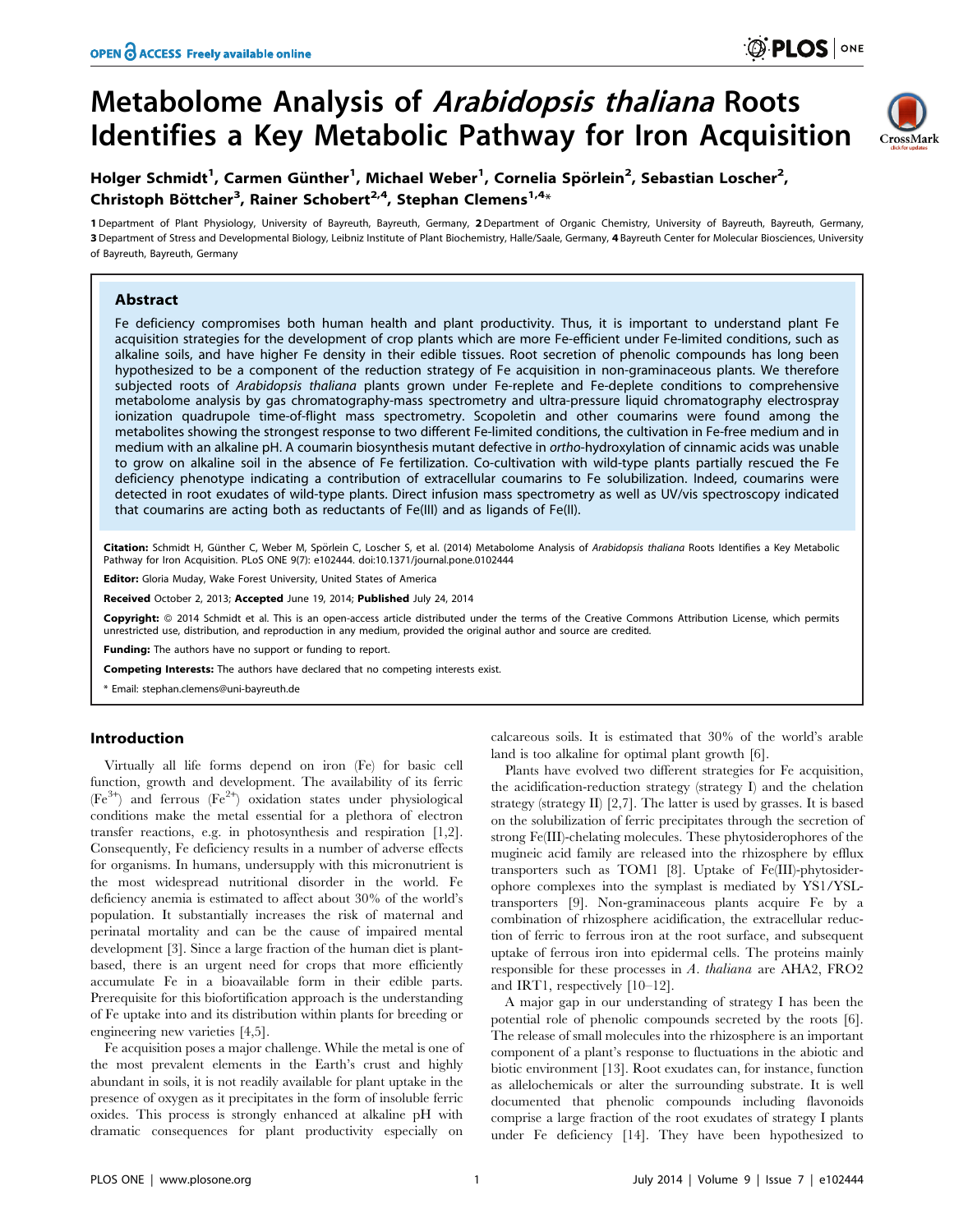mobilize apoplastically bound Fe(III) for uptake into the symplast. Studies on red clover showed that removal of secreted phenols from the roots led to Fe deficiency of the shoot even though acidification and ferric reductase activity were enhanced. These observations suggested a crucial role for secreted phenols in Fe acquisition independent of established strategy I processes [15]. In rice, which is exceptional as it employs both strategy I and strategy II [2], the efflux transporter PEZ1 was recently described as an integral component of strategy I [16]. It mediates the secretion of compounds such as caffeic acid and is essential for the solubilization of apoplastic Fe oxides.

The exact mechanisms underlying the mobilization of Fe(III) are unknown. Phenolic compounds including flavonoids have been discussed both as chelators of Fe(III) and as reductants [14,17,18]. Until recently, neither specific information on the activity of particular compounds nor direct genetic evidence for the importance of phenol secretion in Fe acquisition by nongraminaceous plants was available. Rodriguez-Celma et al. then showed that secretion of phenolics is critical for A. thaliana Fe acquisition from low bioavailability sources [19]. Later it was demonstrated through the analysis of mutants defective in the ABC transporter ABCG37 [20] and in coumarin biosynthesis [21], respectively, that the active compounds are coumarins.

Our objective was to identify molecules involved in the acquisition of Fe by strategy I plants through a metabolomics approach. We subjected roots of A. thaliana plants grown under Fe-replete and two different Fe-deplete conditions to comprehensive metabolome analysis by gas chromatography-mass spectrometry (GC-MS) as well as ultra-pressure liquid chromatography electrospray ionization quadrupole time-of-flight mass spectrometry (UPLC-ESI-QTOF-MS) and searched for compounds increasing in abundance under Fe deficiency. Several hundred features  $(m/z -$  retention time pairs) showing significant differences were detected. Among the most prominent changes various coumarins could be identified. A respective biosynthetic mutant was unable to grow on alkaline soil unless treated with extra Fe. Co-cultivation with wild type plants partially rescued the mutant phenotype. Taken together, our data clearly confirm the secretion of coumarins as an essential component of A. thaliana Fe acquisition and provide more extensive information on metabolome changes elicited by Fe deficiency. The latter can guide future studies aiming at a systems level understanding of plant responses to Fe-deplete conditions.

## Materials and Methods

#### Plant material

Arabidopsis thaliana accession Columbia (Col-0) was used as wild type background (wt). T-DNA insertion lines  $f6'h1-1$  and  $f6'h1-5$  (SALK\_132418c and SALK\_050137) were obtained from the Nottingham Arabidopsis Stock Centre (University of Nottingham, UK) [22]. The  $f6'h1-l$  mutant carries a T-DNA insertion in exon 1 of At3g13610 and was described before as coumarindeficient [23]. The  $f6'h1-5$  line carries a T-DNA insertion in exon 2. This was confirmed by genotyping (File S1). Plants were cultivated in a growth cabinet (Percival Scientific) at a temperature cycle of  $23^{\circ}C$  (day)/18<sup>°</sup>C (night) and a photoperiod of 8 h light  $(110 \ \mu \text{E m}^{-2} \text{s}^{-1})$  and 16 h dark. Plants were grown on normal soil or on soil that was alkalinized by addition of CaO resulting in a pH of 7.7. Fe fertilization of alkaline soil was performed by watering with 0.5% Fetrilon, which contains Fe-EDTA (BASF, Germany). For hydroponic culture, 1/10 Hoagland Solution 2  $(0.28 \text{ mM } Ca(NO_3)_2, 0.6 \text{ mM } KNO_3, 0.1 \text{ mM } NH_4H_2PO_4,$ 0.2 mM  $MgSO_4$ , 4.63 µM  $H_3BO_3$ , 32 nM  $CuSO_4$ , 915 nM  $MnCl<sub>2</sub>$ , 77 nM  $ZnSO<sub>4</sub>$ , 11 nM  $MoO<sub>3</sub>$ ) with or without Fe-HBED  $(5 \mu M)$  as Fe source at pH 5.7 was used [24,25]. Seeds were germinated on solid medium-filled PCR tubes. Ten days after germination, plants were transferred to cultivation vessels with liquid medium. We either used 50 ml Falcon tubes for cultivation of single plants or 1.6 l pots for cultivation of three plants. Fe limitation was imposed in two different ways. Fe-free medium was prepared by omitting Fe-HBED. For alkaline growth conditions, medium was buffered with 10 mM  $NaHCO<sub>3</sub>$  and adjusted with KOH to pH 7.7. Medium was changed weekly and pH was checked. The metabolome analysis is based on two sets of three independent experiments (medium +Fe vs. medium –Fe; medium pH 5.7 vs. medium 7.7) performed over a period of approximately fifteen months. Three plants were pooled for one sample. Roots were harvested and blotted dry with paper towels, flash-frozen in liquid nitrogen and stored at  $-80^{\circ}$ C. Prior to metabolite extraction root tissue was ground to a fine powder in liquid nitrogen.

## Collection of exudates

Exudates were collected from hydroponically grown plants (50 ml tubes) through transfer into 50 ml distilled water for 24 h. Samples were freeze-dried and the metabolites re-dissolved in 0.5 ml 80% methanol per tube. Pooled exudates from 45 plants were centrifuged and  $5 \mu l$  were analyzed as described for the root extracts. Three independent experiments were performed and analyzed.

## Elemental analysis via inductively coupled plasma-optical emission spectroscopy (ICP-OES)

Root and leaf material was freeze-dried and digested in 4 ml 65% HNO<sub>3</sub> and 2 ml 30%  $H_2O_2$  using a microwave (START 1500, MLS GmbH). Fe concentrations were measured with an iCAP 6500 (Thermo Scientific).

## Metabolite profiling by GC-MS

For GC-MS measurements, metabolites were extracted and samples derivatized as described [26]. The GC-MS setup consisted of a Gerstel MPS autosampler, an Agilent 7890A GC system and a 5975C inert MSD (Gerstel GmbH, Mülheim/Ruhr, Germany). Chromatographic separation was performed on a Zebron Guardian ZB-5 (40 m $\times$ 0.25 mm, 25 µm, 10 m integrated precolumn, Phenomenex Aschaffenburg, Germany). Data were analyzed via AMDIS (Ver. 2.71) and SpectConnect using the default settings of the respective software [27–30]. The resulting SpectConnect matrix was imported into Microsoft Excel. Entries were normalized to the internal standard ribitol and filtered according to their mean fold-change  $(< 0.66$  or  $> 1.5$ ) and P value  $(<0.05$ ) in a Student's t-test. Only entities above a relativeabundance of 1% of the ribitol peak were further characterized. A compound was regarded as identified when matched to the in house library ( $\Delta$ RI $\leq$ 10, R-match  $>$ 800).

### Metabolite profiling by UPLC-ESI-QTOF-MS

A Waters Aquity UPLC system equipped with a HSS T3 column (1.8  $\mu$ m, 2.1×100 mm) coupled to a Q-TOF Premier mass spectrometer was used for metabolite profiling (Waters Corporation, Milford, MA). Extraction and analysis of plant metabolites was essentially performed as described [31,32]. A linear gradient at a flow of  $0.5$  ml $\cdot$ min<sup>-1</sup> from water (A) to acetonitrile (B), both acidified with 0.1% formic acid, was applied as follows: 0 min 99.5% A, 1 min 99.5% A, 16 min 8.5% A, 19 min 0.5% A, 22 min 0.5% A, 23 min 99.5% A, 24 min 99.5%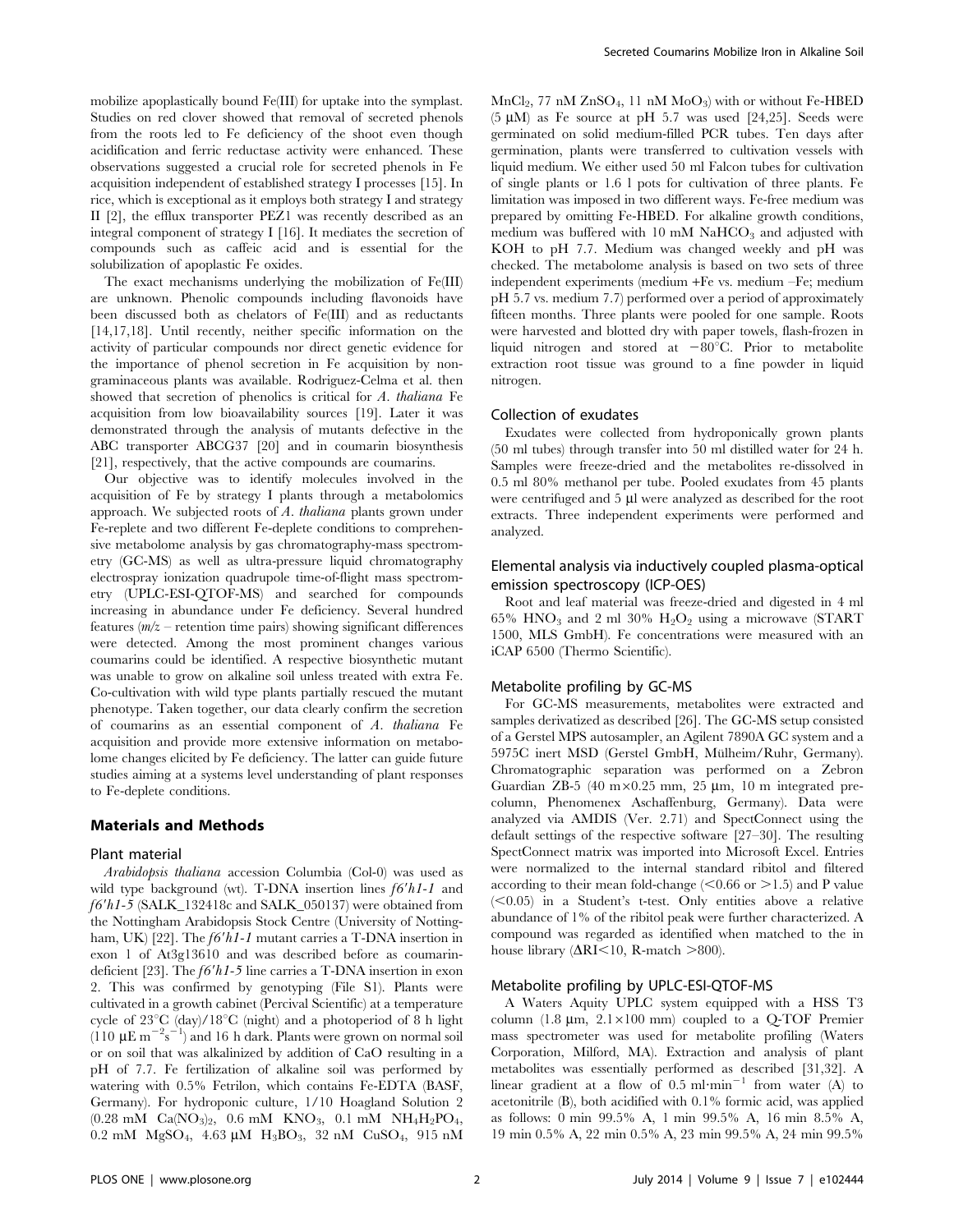A. Raw data were converted to the netCDF format prior to analysis and visualization via XCMS online [33–35]. MS2Ts of pooled root samples were recorded as described [36,37]. The recorded MSMS spectra were compared to the primeE-MS2T database and Massbank [38].

## Direct infusion mass spectrometry

To study the interaction of ferrous and ferric iron with coumarins, 10 mM aqueous solutions of  $FeCl<sub>3</sub>$  and  $FeCl<sub>2</sub>$  were prepared. Methanolic solutions (10 mM) of the ligands esculetin, fraxetin and scopoletin were added in different stoichiometric ratios to an aqueous solution of the respective iron salt. The final Fe concentration in solution was 1 mM. The mixtures (Fe:ligand ratio varying from 1:1 to 1:3) were injected into the mass spectrometer via a syringe pump. Source settings corresponded to those used for LC-MS analysis and flow rate was adjusted to achieve maximum signal intensities. Collision energy in MS-MS experiments was set to 15 V.

## Spectral analysis of Fe-coumarin complexes

We prepared, under exclusion of air and moisture, acetonitrile solutions that contained three equivalents of any one of these ligands, six equivalents of the base triethylamine, and one equivalent of either FeCl<sub>2</sub> or FeCl<sub>3</sub>. After stirring for 30 min the solutions were transferred under argon atmosphere to a UV cuvette and the optical spectra were recorded at wavelengths ranging from 300 to 900 nm.

#### Overexpression of F6'H1

For the complementation of  $f6'h1-5$  the  $F6'H1$  coding sequence (cds) was amplified from root cDNA (F6-H1-cds-fw:  $5'$ -atggctccaacactcttgacaacc-3'; F6-H1-cds-wo-Stop-rev:  $5'$ gatcttggcgtaatcgacggtt-39) and cloned into pCR8/GW/TOPO (Invitrogen Life Technologies). Using gateway technology (Invitrogen Life Technologies) the cds was subcloned into pMDC83 which adds a C-terminal GFP-tag [39]. Both cloning steps were performed according to the manufacturer's instructions. The final construct was Agro-transformed into SALK\_050137 ( $f6'h1-5$ ) by the floral dip method.

#### Chemicals

Standards of fraxin and scopolin were obtained from Phytolab GmbH & Co. KG (Vestenbergsgreuth, Germany). Scopoletin was synthesized based on Demyttenaere et al. [40,41]. All other standards were obtained from Sigma-Aldrich (Taufkirchen, Germany).

## Results

A. thaliana Col-0 wild type plants were cultivated hydroponically for easy access to root tissue. In order to allow stringent filtering of the highly complex metabolomics data, we imposed Fe deficiency conditions in two different ways in separate sets of three independent experiments each. First, four week old plants were grown for additional two weeks in medium without added Fe-HBED. Second, plants were cultivated for six weeks in medium with the pH adjusted to 7.7 (instead of 5.7). Elemental profiles of roots and shoots were determined by ICP-OES. Both the omission of Fe for two weeks and a medium pH of 7.7 resulted in significant reductions of root and shoot Fe concentrations indicating Fe deficiency (Fig. 1).



Figure 1. A. thaliana Col-0 plants were exposed to two different conditions causing Fe deficiency. (A) Plants were grown hydroponically in 1/10 Hoagland Solution for six weeks. Plants were cultivated either at a pH of 5.7 with Fe-HBED as Fe source (Control), at a pH of 7.7 with Fe-HBED as Fe source (pH 7.7), or the final two weeks at a pH of 5.7 without Fe-HBED ( $-Fe$ ). (B) Fe concentrations in roots (blue bars) and shoots (red bars) were determined by ICP-OES. The means of three independent biological experiments are displayed. Error bars indicate standard deviation. Significant differences to plants grown under control conditions were determined by Student's t-test,  $*P<0.05$ . doi:10.1371/journal.pone.0102444.g001

#### GC-MS metabolite profiling

GC-MS analysis of root extracts and relative quantification detected in total 12 significant changes  $(>1.5$ fold, P $< 0.05$ ) in response to Fe-free conditions and 30 in response to alkaline conditions (Fig. 2A; Tables 1 and 2). The two dominant metabolic changes in plants grown in Fe-free medium relative to plants grown in control medium were increases in the abundance of the organic acids citrate and malate. Quantification based on standard curves showed 5.6-fold and 3.1-fold higher concentrations, respectively (Fig. 3). Similarly, in root metabolite profiles of plants grown in alkaline medium, signals for these two compounds were again the most prominent changes (Table 2). Concentrations were 29.3-fold (citrate) and 4.1-fold (malate) higher than in profiles of plants grown under control conditions (Fig. 3).

The overlap in responses contained three additional metabolites (Fig. 2A). Amino acids asparagine and threonine were found to be up-regulated with a 30-fold higher abundance of asparagine under alkaline conditions representing the most prominent change. Overall, the signal intensities were far less pronounced than those for the organic acids (Tables 1 and 2). A tentatively identified metabolite showing robust differences in abundance was methyl-3 hydroxy-pentandioic acid (more abundant under Fe deficiency).

Importantly, because the up-regulation of citrate and malate synthesis is a well-established root metabolic marker for Fe depletion [42,43], the GC-MS profiling results confirmed the Fe deficiency indicated by the ICP-OES measurements (Fig. 1) and further validated our assay conditions. Growth in Fe-free medium at pH 5.7 as well as growth in hydroponic medium at pH 7.7 imposed Fe deficiency and elicited a respective root response.

#### UPLC-ESI-QTOF-MS profiling

Most of our analyses focused on LC-MS-based profiling which covers other compound classes than GC-MS and has the potential to provide structural information on unknown compounds [36,44]. Methanolic extracts of roots were analyzed in negative and positive ionization mode. For both sets of three independent experiments hundreds of significant  $(P<0.05)$  changes associated with Fe deficiency were detected. The total numbers of features with  $\geq$ 2-fold changes were 162 and 167 for Fe-free medium in positive and negative mode, respectively, and 678 and 323 for alkaline medium. In order to identify the metabolic changes most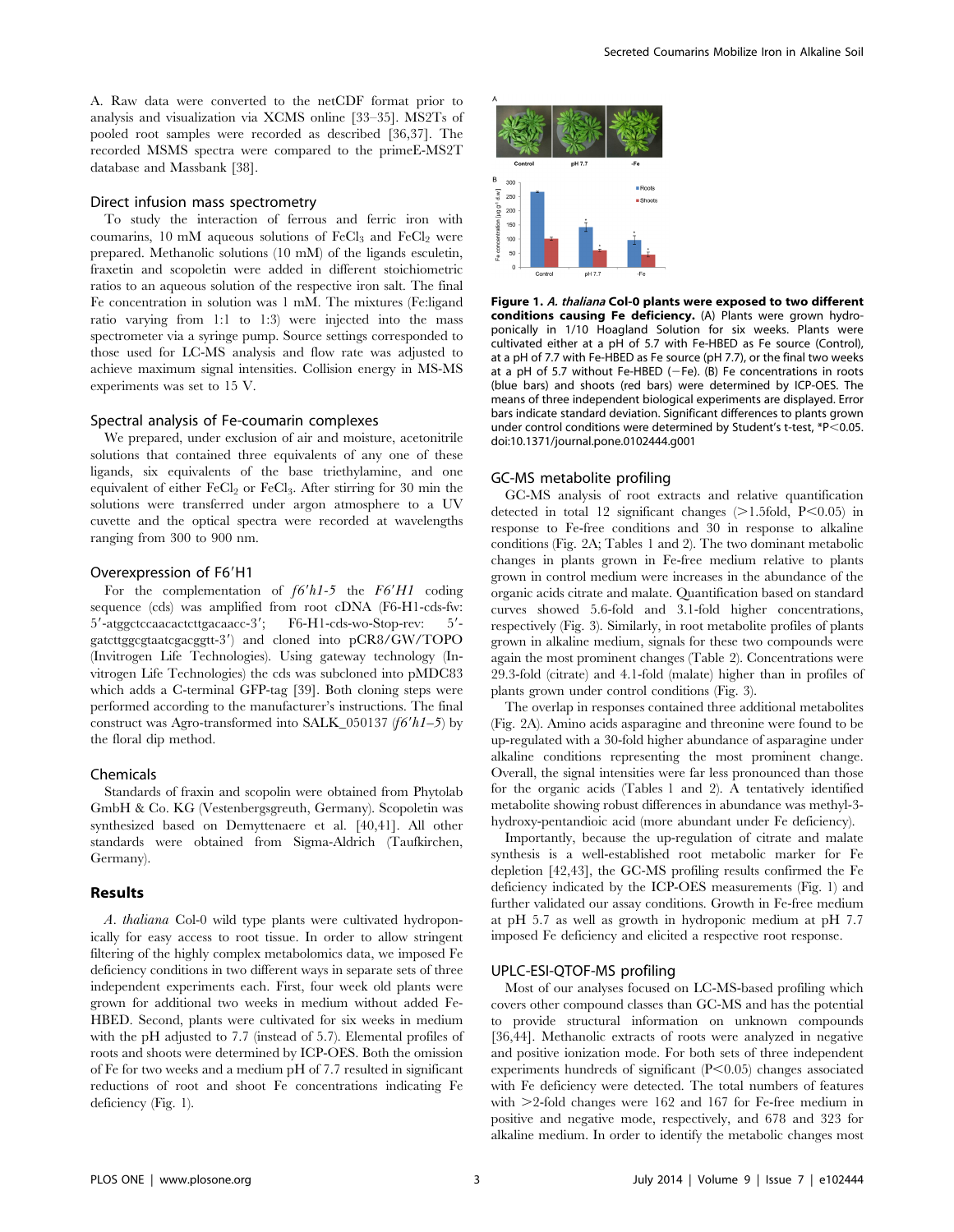Table 1. Metabolic changes in A. thaliana roots upon cultivation in hydroponic medium without added Fe as identified by GC-MS metabolite profiling.

| l Metabolite                                                      |                 | relative abundance -Fe relative abundance +Fe | fold change P-value |             |
|-------------------------------------------------------------------|-----------------|-----------------------------------------------|---------------------|-------------|
| Citric acid                                                       | $0.72 \pm 0.3$  | $0.13 \pm 0.03$                               | 5.6                 | < 0.001     |
| Malic acid                                                        | $0.65 \pm 0.36$ | $0.21 \pm 0.06$                               | 3.1                 | 0.006       |
| Fructose                                                          | $0.08 \pm 0.05$ | $0.2 \pm 0.09$                                | 0.4                 | 0.005       |
| Alanine                                                           | $0.05 \pm 0.04$ | $0.08 + 0.03$                                 | 0.6                 | 0.048       |
| Asparagine                                                        | $0.05 \pm 0.02$ | $0.02 \pm 0.01$                               | 3.1                 | 0.002       |
| <b>Threonine</b>                                                  | $0.04 \pm 0.01$ | $0.02 \pm 0.01$                               | 1.7                 | $\mathbf 0$ |
| n. i. (Methyl-3-hydroxy-pentandioic acid, R-Match: 930, RI: 1405) | $0.02 \pm 0.03$ | < 0.01                                        | 28.6                | 0.034       |
| Galactinol                                                        | < 0.01          | $0.02 \pm 0.01$                               | 0.1                 | < 0.001     |
| n. i. (Aspartic acid, R-Match: 861, RI: 1537)                     | $0.01 \pm 0$    | $0.02 \pm 0.01$                               | 0.6                 | 0.037       |
| n. i. (Lysine, R-Match: 831; RI: 1945)                            | $0.01 \pm 0.01$ | < 0.01                                        | n. d.               | 0.002       |
| n. i. (2-Ketoglutaric acid, R-Match: 831, RI: 1579)               | $0.01 \pm 0.01$ | < 0.01                                        | 4.3                 | 0.025       |
| n. i. (Phosphoric acid, R-Match: 833, RI: 1813)                   | $0.01 \pm 0.01$ | < 0.01                                        | 2.4                 | 0.014       |

Polar metabolites were extracted with methanol, derivatized and subjected to GC-MS analysis. Listed are compounds that showed a significant (P<0.05, Student's t-test) difference (>1.5-fold) in three independent biological experiments. Entries are ordered according to their maximum relative abundance under –Fe conditions; n. i.: not unambiguously identified (no comparison with authentic standard), RI: retention index, R-Match: reverse match (only values above 800 are given). doi:10.1371/journal.pone.0102444.t001

closely associated with Fe deficiency we filtered out all features that showed significant  $\geq$ 2-fold changes in signal intensity under both tested conditions. Fifty-three and 36 signals met these criteria in positive and negative mode, respectively (Fig. 2B). The corresponding lists are displayed in Tables S1 and S2 in File S6.

In order to annotate the selected features, MS-MS data were obtained for approximately two thirds of them. Recorded MS-MSspectra (provided as MS2Tags in a format compatible with Massbank in Files S2 and S3) were compared with Massbank [38] and the Riken MS2T database [36]. We were able to assign several peaks to known MS2Ts. However, in most cases, there was no structural data for the respective compound available yet. Only for a limited number of features, MS2T and Massbank hits led to a reasonable structure prediction. Whenever possible, we then obtained the respective compounds as standards and compared retention times and MS-MS spectra. Following this strategy we were able to identify the main coumarin known in Arabidopsis thaliana, scopoletin, and its respective glycoside scopolin as two molecules showing major changes in abundance under Fe-deplete conditions (Fig. 4). The scopoletin standard we had to synthesize. The recrystallized product was checked by ESI-MS. A mass of 193.0522 was found (calculated for C53H76NO7 [M+ H]<sup>+</sup> 193.0501). All physical and spectroscopic data of the product were in accordance with the literature [40,41]. Another highly hydroxylated coumarin, fraxetin, and its corresponding glycoside fraxin could be identified as significantly up-regulated too (Fig. 4). The chemical structures of the described coumarins are shown in Fig. 5 (2, 3, 5, 6). An unidentifed compound co-eluted with scopolin. The detected marker 225.040 ESI+ at 3.95 min most likely resulted from an in-source fragmentation of the respective hexoside with a molecular weight of 386.088 (experimental) and an elemental composition of C16H18O11. The MSMS could be matched to the MS2T ATH64p07367 and, based on the most probable elemental composition, fraxin substituted with an additional OH-group is a likely candidate. A group of markers at 5.14 min was assigned to a compound with a molecular weight of 522.210. Three MS2Ts could be matched to the compound, and based on the CHNOPS elemental composition we assigned a molecular formula (C26H34O11) to the compound.

## A coumarin biosynthetic mutant under Fe-limited alkaline conditions

Biosynthesis of scopoletin has been molecularly elucidated [45] and the enzyme catalyzing a key step, the ortho-hydroxylation of cinnamates, is known as  $F6'H1$  [23]. This enabled us to directly test a possible role of coumarins in Fe acquisition. We obtained two mutant alleles of the respective  $F6'H1$  gene (At3g13610) in Col-0 background,  $f6'h1-1$  [23] and  $f6'h1-5$ . For the latter the T-DNA insertion in exon 2 was confirmed (File S1). When grown on normal soil  $f6'h1$  mutants showed no obvious phenotypes. On alkaline soil, however, a dramatic effect on development was observed (Fig. 6A). While Col-0 plants showed only a slight impairment of growth due to limited Fe availability,  $f6'h1$  mutant plants were chlorotic and barely grew. Most plants did not survive six weeks of cultivation under these conditions. Expression of  $F6'HI$  under control of the 35S promoter fully restored wild–type growth in  $f6'h1-5$  mutants as shown in Fig. 6B for two independent transgenic lines. This established a lack of functional F69H1 as the cause of the growth defect on alkaline soil. Since the two mutant alleles behaved indistinguishable we performed further experiments with only one of them  $(f6'h1-5)$ .

The alkaline soil phenotype is reminiscent of previously reported ones for mutants with defects in Fe acquisition [46]. Correspondingly, Fe fertilization of alkaline soil, i.e. watering with Fe-EDTA solution (0.5% Fetrilon), attenuated the symptoms of  $f6'h1$  plants (Fig. 6C). This clearly demonstrated Fe deficiency as the cause of the strong growth inhibition displayed by plants lacking coumarin biosynthesis.

In hydroponic culture at alkaline pH,  $f6'h1-5$  mutants also showed impaired growth relative to wild-type plants and displayed severe chlorosis, thus again indicating Fe deficiency (Fig. 6D, File S4). No growth phenotype was apparent when Col-0 and  $f6'h1-5$ were grown hydroponically in Fe-free medium at pH 5.7 (File S4), indicating that coumarin biosynthesis is required for Fe acquisition predominantly under Fe-limited conditions. When grown under the same conditions as Col-0 plants for the metabolome analysis,  $f6'h1-5$  plants showed shoot and root Fe concentrations that were slightly higher than those measured for wild-type plants. Specifically under conditions of limited Fe availability due to alkaline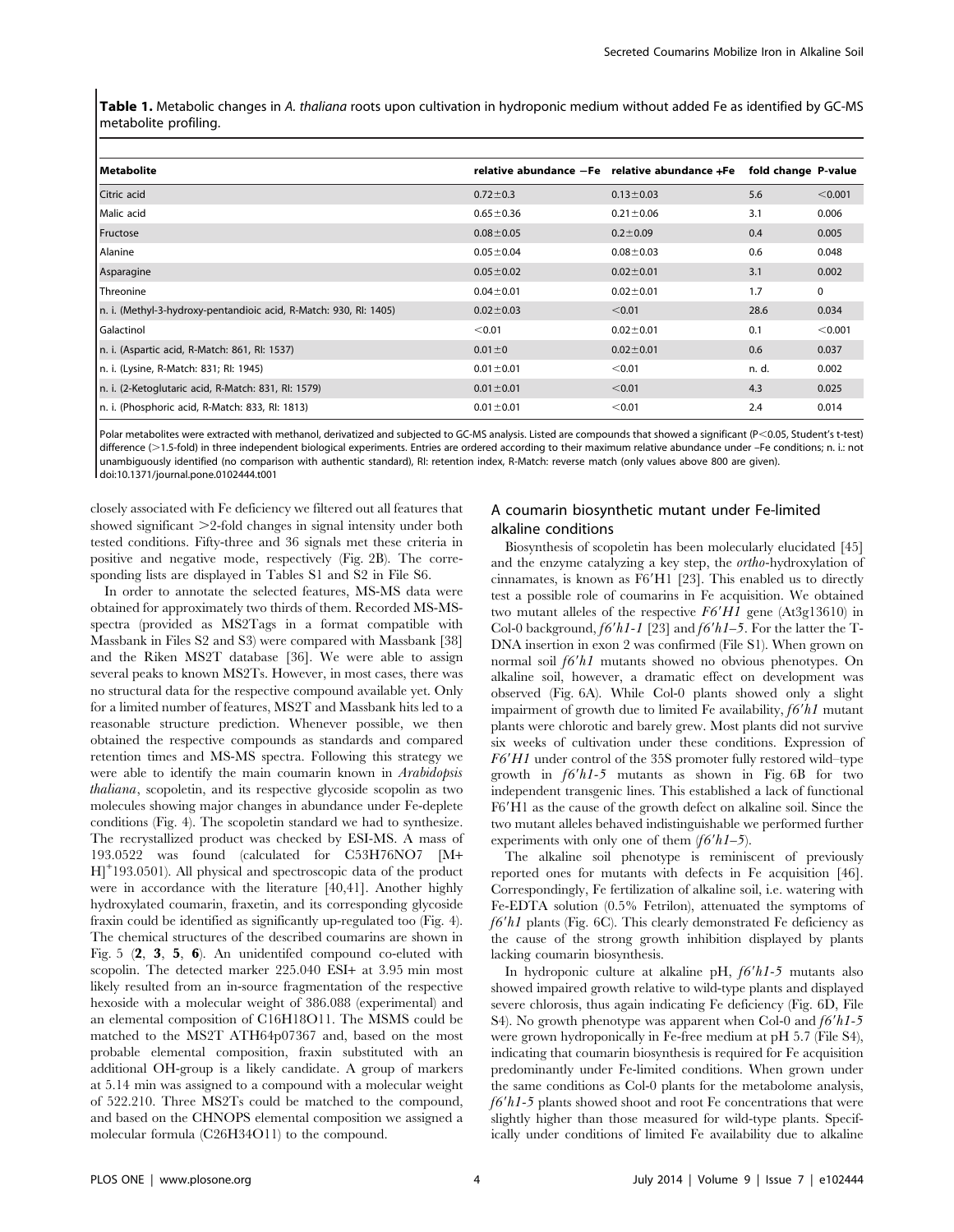Table 2. Metabolic changes in A. thaliana roots upon cultivation in hydroponic medium with alkaline pH as identified by GC-MS metabolite profiling.

|                                                                     |                 |                                                           | fold           | <b>P-</b> |
|---------------------------------------------------------------------|-----------------|-----------------------------------------------------------|----------------|-----------|
| <b>Metabolite</b>                                                   |                 | relative abundance pH7.7 relative abundance pH 5.7 change |                | value     |
| Citric acid                                                         | $2.22 \pm 0.26$ | $0.08 + 0.06$                                             | 31.8           | < 0.001   |
| Malic acid                                                          | $1.2 \pm 0.14$  | $0.3 + 0.34$                                              | 4.4            | < 0.001   |
| Threonine                                                           | $0.36 \pm 0.24$ | $0.07 \pm 0.05$                                           | 5.4            | 0.006     |
| n. i. (RI: 1103)                                                    | $0.17 + 0.04$   | $0.05 \pm 0.06$                                           | 3.3            | < 0.001   |
| Glutamic acid                                                       | $0.16 \pm 0.03$ | $0.09 + 0.05$                                             | $\overline{2}$ | < 0.001   |
| Asparagine                                                          | $0.15 \pm 0.1$  | $0.01 \pm 0.01$                                           | 30.2           | 0.003     |
| n. i. (3-Methyl-3-Hydroxy -Pentandioic acid R-Match: 930, RI: 1624) | $0.12 \pm 0.08$ | $0.01 \pm 0.02$                                           | 9.6            | 0.005     |
| n. i. (Aspartic acid, R-Match: 859, RI: 1536)                       | $0.1 \pm 0.05$  | $0.03 \pm 0.03$                                           | 3.9            | 0.002     |
| n. i. (3-Cyanoalanine, R-Match: 879, RI: 1348)                      | $0.08 \pm 0.05$ | $0 + 0.01$                                                | 22.9           | 0.001     |
| n. i. (Asparagine [-H2O] (2TMS), R-Match: 879, RI: 1507)            | $0.06 \pm 0.05$ | $0.01 \pm 0.01$                                           | 7.9            | 0.007     |
| n. i. (Galactonic acid, R-Match: 901, Rl: 2042)                     | $0.06 \pm 0.01$ | $0.01 \pm 0.01$                                           | 5.8            | < 0.001   |
| Valine                                                              | $0.05 \pm 0.03$ | $0.01 \pm 0.01$                                           | 4.3            | 0.001     |
| n. i. (Urea, R-Match: 904, RI: 1243)                                | $0.05 \pm 0.03$ | < 0.01                                                    | 700            | 0.001     |
| n. i. (Methylenbutanedioic acid, R-Match: 943, RI: 1353)            | $0.05 \pm 0.01$ | $0.01 \pm 0.01$                                           | 10.3           | < 0.001   |
| n. i. (Arabinofuranose, R-Match 834, RI 1799)                       | $0.05 \pm 0.02$ | $0.01 \pm 0.01$                                           | 3.8            | 0.001     |
| n. i. (Rl: 1552)                                                    | $0.04 \pm 0.02$ | $0.01 \pm 0$                                              | 7.2            | 0.001     |
| n. i. (Rl: 1354)                                                    | $0.04 \pm 0.02$ | $0.01 \pm 0.01$                                           | 4.4            | 0.007     |
| n. i. (Glyceric acid, R-Match: 840, RI: 1347)                       | $0.03 \pm 0.02$ | $0.01 \pm 0.01$                                           | 2.4            | 0.016     |
| n. i. (Rl: 1086)                                                    | $0.03 \pm 0.02$ | < 0.01                                                    | 392.9          | 0.001     |
| Leucine                                                             | $0.02 \pm 0.01$ | < 0.01                                                    | 5.6            | 0.001     |
| n. i. (Rl: 1693)                                                    | $0.02 \pm 0.01$ | < 0.01                                                    | 45.3           | 0.001     |
| n. i. (RI: 1791)                                                    | $0.02 \pm 0.01$ | < 0.01                                                    | 4.5            | < 0.001   |
| n. i. (2-Butenedioic acid, R-Match: 854, RI:1313)                   | $0.02 \pm 0$    | $0.01 \pm 0.01$                                           | 2.1            | 0.007     |
| n. i. (RI:1345)                                                     | $0.01 + 0$      | < 0.01                                                    | 4.1            | 0.001     |
| n. i. (Aconitic acid, R-Match: 903, Rl: 1770)                       | $0.01 \pm 0.01$ | < 0.01                                                    | 136.3          | 0.001     |
| n. i. (Rl: 1787)                                                    | $0.01 + 0$      | < 0.01                                                    | 10000          | < 0.001   |
| n. i. (2-Piperidinecarboxylic acid, R-Match: 974, RI: 1348)         | $0.01 \pm 0.01$ | < 0.01                                                    | 3              | 0.014     |
| n. i. (RI: 1131)                                                    | $0.01 \pm 0.01$ | < 0.01                                                    | 17.5           | 0.005     |
| Phenylalanine                                                       | < 0.01          | < 0.01                                                    | 4.5            | 0.001     |
| Cysteine                                                            | < 0.01          | < 0.01                                                    | 10.4           | < 0.001   |

Polar metabolites were extracted with methanol, derivatized and subjected to GC-MS analysis. Listed are compounds that showed a significant (P<0.05, Student's t-test) difference (>1.5-fold) in three independent biological experiments. Entries are ordered according to their maximum relative abundance under alkaline conditions; n. i.: not unambiguously identified (no comparison with authentic standard), RI: retention index, R-Match: reverse match (only values above 800 are given). doi:10.1371/journal.pone.0102444.t002

pH, however, reductions in shoot Fe concentrations were even stronger than in Col-0 (File S4, compare to Fig. 1B). Root Fe concentrations of  $f6'h1-5$  plants grown under these conditions were higher than those of Col-0 plants, possibly indicating larger apoplastic Fe pools.

Together these observations strongly suggested an important role of coumarin biosynthesis for Fe acquisition under alkaline conditions. In order to test whether coumarins exert their effects extracellularly or intracellularly we performed hydroponic cocultivation experiments. One  $f6'h1-5$  mutant plant was grown together with either two other mutant plants or with two Col-0 plants in 1.6 l containers with alkaline medium. The pH was monitored throughout and did not change over the course of the experiment. Interestingly,  $f6'h1-5$  plants co-cultivated with Col-0 plants grew much bigger and were less chlorotic when compared to mutant plants grown without Col plants (Fig. 7). This clearly

indicated at least a partial contribution of secreted coumarins to Fe acquisition and prompted us to analyze root exudation.

## Metabolite profiling of root exudates

Exudates of wild type and  $f6'h1-5$  mutant plants grown hydroponically under control conditions  $(pH 5.7)$  – in order to achieve equal growth rates of the two genotypes - were collected, concentrated and analyzed by UPLC-ESI-QTOF-MS. The resulting metabolite profiles were compared and significant differences determined to identify compounds that are secreted by Col-0 and not by plants with a defect in coumarin biosynthesis. Results are listed in Tables S3 and S4 in File S7. Scopoletin was identified as one of the most intense signals in the exudates of wildtype plants even under control conditions. Only traces were detectable in the exudates of the mutant, confirming the lack of synthesis in  $f6'h1-5$  mutant plants [23]. As an additional metabolite downstream of F6'H1 we detected esculetin (Fig. 5,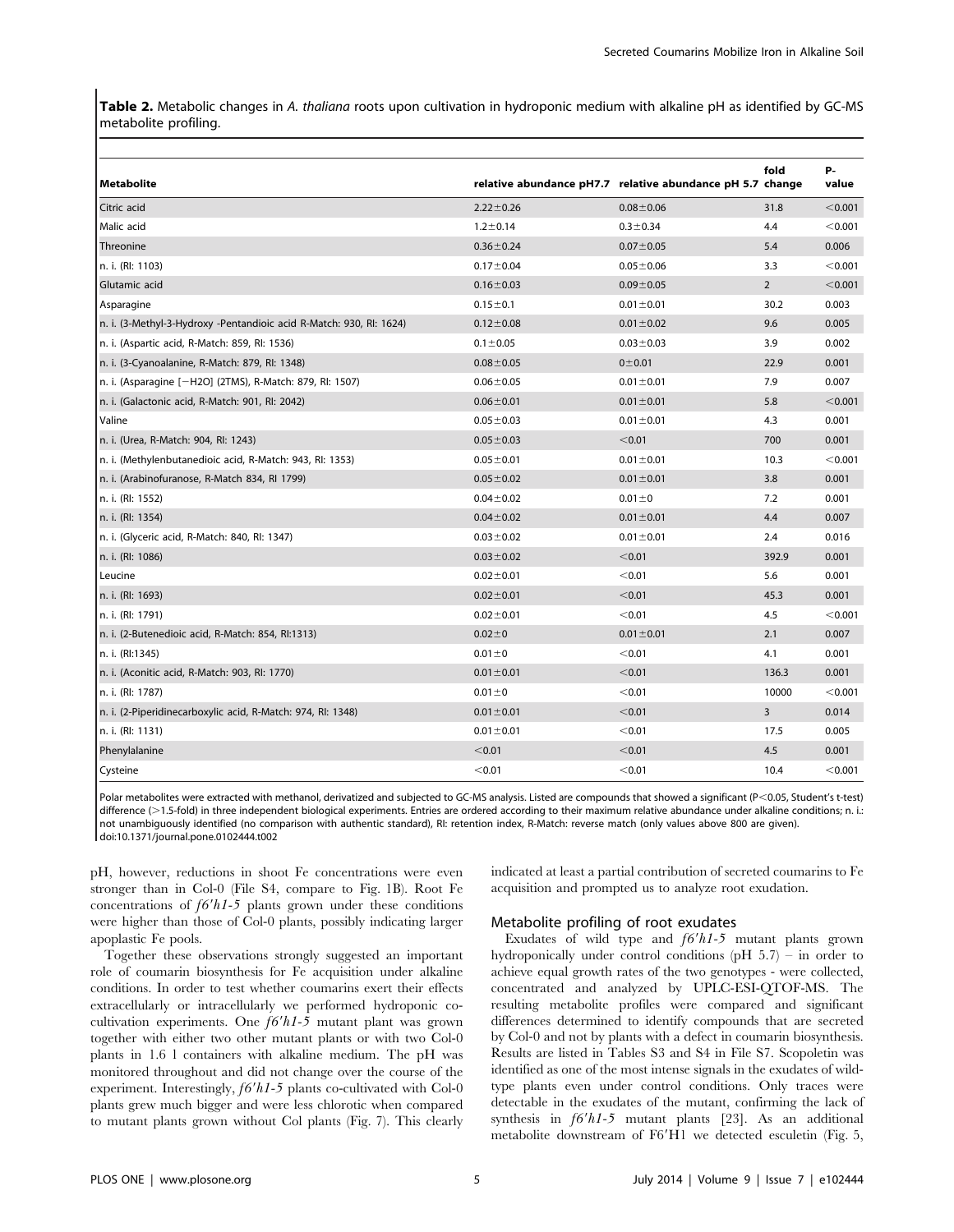

Figure 2. The root metabolome changes triggered by two different conditions of Fe deficiency partially overlap. Venn diagrams display the total number of significant metabolic changes detected by GC-MS (A) and UPLC-ESI-QTOF-MS (B) when comparing growth in the presence of Fe with growth in Fe-free medium for two weeks, or growth at pH 5.7 with growth at pH 7.7. Detailed analysis focused on the metabolites and features  $(m/z -$  retention time pairs) that were shared by the two conditions of Fe deficiency (see Tables 1 and 2, Tables S1 and S2 in File S6). doi:10.1371/journal.pone.0102444.g002

1) in the exudates. Thus, coumarins appear to be secreted by  $A$ . thaliana roots and could indeed be involved in the mobilization of extracellular insoluble Fe(III).

## Fe(II)/Fe(III) complexing and Fe(III) reducing capacity of candidate coumarins

Fe reducing as well as Fe chelating activities have been ascribed to phenolic compounds [14,17]. In order to further investigate the mechanism underlying the Fe solubilizing effect of scopoletin and possibly other secreted coumarins we attempted to identify the Fe complexes that most likely form under basic conditions and in the presence of the ligands esculetin (1), fraxetin (2), and scopoletin (3) on the basis of their optical spectra. Fig. 8A depicts these spectra as well as control spectra of solutions of the ligands, of the ligands plus NEt3, and of the Fe salts. In line with the literature [47] the absorption maxima of the free ligands (ca. 370 nm) were redshifted by ca. 50–80 nm upon addition of the base and formation of the catecholate dianions of esculetin and fraxetin, or of the phenolate monoanion in the case of scopoletin. The maxima in both the neutral ligands and the catecholate/phenolate anions originate from ligand  $\pi \rightarrow \pi^*$  transitions.

Solutions of mixtures of the ligands esculetin  $(1)$ , fraxetin  $(2)$  and scopoletin  $(3)$ , base NEt<sub>3</sub> and FeCl<sub>2</sub> gave rise to UV/vis curves with long, almost horizontal plateaus with maxima around 630– 670 nm and tailing off until ca. 800 nm, originating from ligandto-metal charge-transfer bands [47,48] which are typical of Fetriscatecholate complexes.

Interestingly, the optical spectra of solutions containing the ligands  $1-3$ , base NEt<sub>3</sub> and FeCl<sub>3</sub> were of similar shape, yet with maxima and tails distinctly shifted to greater wavelengths when compared with the Fe(II) systems, e.g. shifted by ca. 120 nm in the case of esculetin, by ca. 60 nm for fraxetin, and by ca. 30 nm in the case of scopoletin (Fig. 8A). Fig. 8B depicts the interpretation of the spectra shown in Fig. 8A.

To independently assess interaction of the coumarins with Fe and to determine more accurately the stoichiometry, the ligands dissolved in methanol were added to aqueous solutions of ferric or ferrous iron. These mixtures were analyzed by ESI-QTOF-MS in positive and negative ionization mode via direct infusion. The free ligand was visible in all spectra recorded. Astonishingly, only in the combination of Fe(II) and scopoletin the formation of new spectral peaks could be observed independent of the stoichiometric ratio



Figure 3. Citrate and malate showed strong increases of root concentrations in response to Fe deficiency. A. thaliana Col-0 plants were cultivated hydroponically and in separate sets of experiments exposed to two different conditions of Fe deficiency. First, root metabolomes of plants cultivated in control conditions (+Fe, white bars) were compared to those grown in Fe-free medium for two weeks (2Fe, dark grey bars). Second, plants were cultivated at pH 5.7 (light grey bars) and at pH 7.7 (black bars). Shown is the quantification of citrate and malate, the most prominent changes detected by GC-MS (see Tables 1 and 2). The means of three independent biological experiments are displayed. Error bars indicate standard deviation. Significant differences between respective control and Fe deficiency conditions were determined by Student's t-test,  $*P<0.05$ . doi:10.1371/journal.pone.0102444.g003

and the methanol concentration (Fig. 8C). For the main peak at  $m/$ z 316.02 a scopoletin: Fe ratio of 3:1 was calculated. The isotopic pattern of Fe matched well with the respective computed model (File S5). MS-MS experiments confirmed the presence of the respective ligands and Fe in this adduct (Fig. 8D).

## **Discussion**

Our metabolome analysis aimed at elucidating the substantial changes in various metabolic pathways that occur upon Fe deficiency [49–51]. For instance, root secretion of phenols has long been hypothesized to be a biochemical part of the Fe acquisition strategy in higher plants other than grasses [52]. Phenols belong to the main constituents of root exudates and numerous studies have documented an increase in their synthesis under conditions of limited Fe availability (reviewed in [14]). This response has been implicated in the mobilization of Fe bound in the apoplast. However, the mechanisms underlying the re-utilization of Fe are unknown [53], and direct evidence for the biological importance of this process was scarce until recent work demonstrated a role of



Figure 4. Coumarins were among the compounds most strongly responding to Fe deficiency as identified in UPLC-ESI-QTOF-MS-generated metabolite profiles of A. thaliana wildtype roots. The coumarin response to Fe deficiency is illustrated here by showing peak areas of the quantifier ions (ESI+ ionization mode, see Table S1 in File S6) in metabolite profiles of A. thaliana Col-0 plants cultivated either at pH 5.7 (light grey bars) or at pH 7.7 (black bars). Identification was based on a comparison with authentic standards. The means of three independent biological experiments are displayed. Error bars indicate standard deviation. Significant differences between control (pH 5.7) and Fe deficiency (pH 7.7) conditions were determined by Student's t-test, \*P<0.05.

doi:10.1371/journal.pone.0102444.g004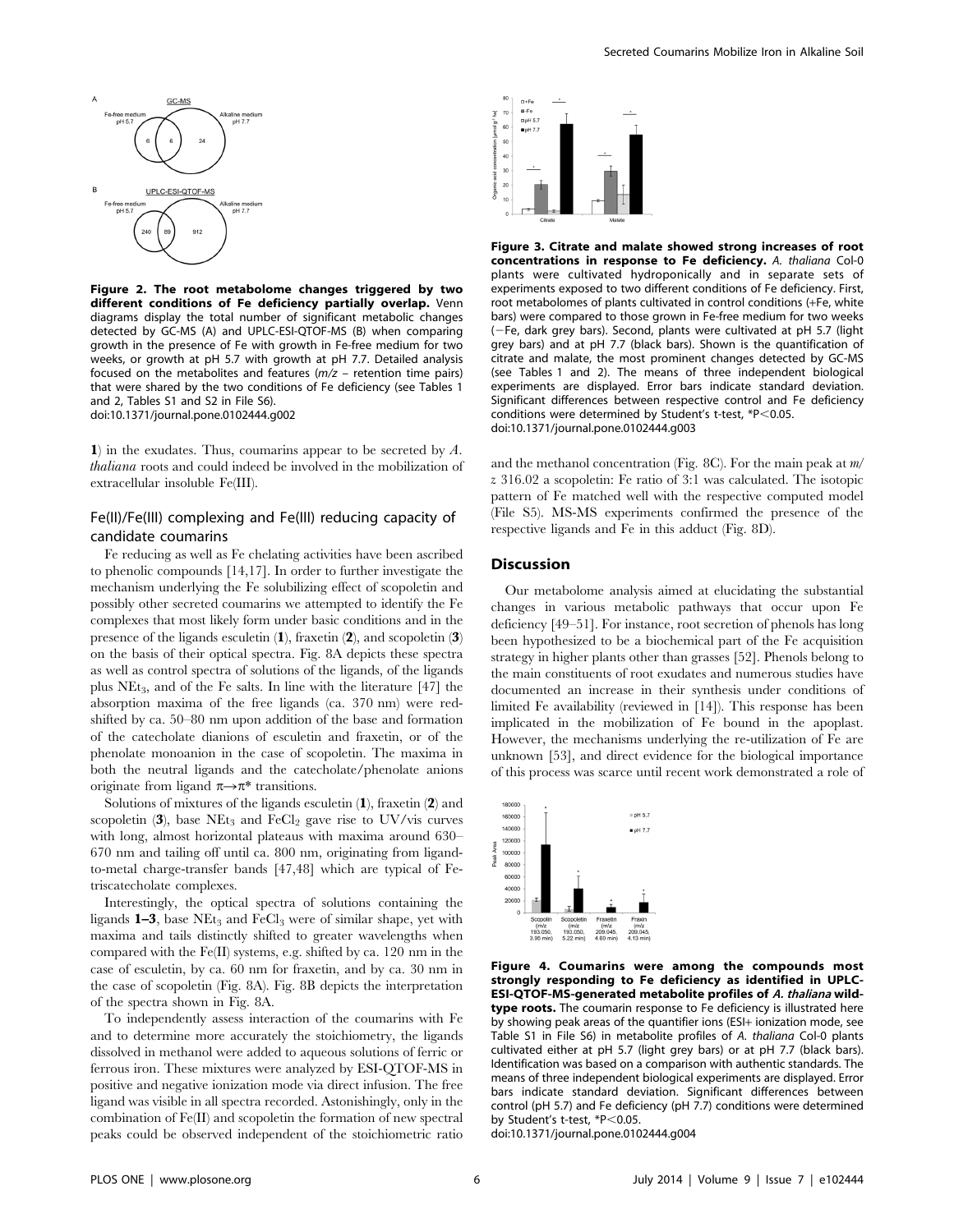

Figure 5. Structures of coumarins and their respective glycosides investigated in this study. doi:10.1371/journal.pone.0102444.g005

coumarin biosynthesis and secretion for Fe acquisition in A. thaliana [19–21].

We combined GC-MS- and UPLC-ESI-QTOF-MS-based metabolite profiling to cover molecules of different polarity. Our analyses detected a large number of metabolic alterations triggered by Fe depletion in A. thaliana roots. This is in agreement with the pronounced complexity of physiological plant adaptations to low Fe availability [50]. Monitoring responses using two different conditions helped tremendously in ascertaining the molecules that showed the most robust changes in association with Fe deficiency.

Among sugars, amino acids and organic acids, the compound classes usually covered when analyzing methanolic extracts by GC-MS, strong increases in citrate and malate signals were by far the dominant responses. This confirmed a large body of work on various strategy I plants [42] and at the same time provided strong evidence that our experimental conditions indeed triggered an Fe deficiency response. Citrate is one of the main Fe chelators in plants. It forms complexes with Fe(III) in the xylem. Therefore, sufficient loading of citrate into the xylem is essential for Fe translocation [54–56]. Increases observed in the abundance of a few amino acids on the other hand are in contrast to published reports that found rather a decrease in the abundance of the majority of detected amino acids in Cucumis sativus roots exposed to Fe deficiency [57]. On the other hand, Fe deficiency appears to activate N cycling and protein catabolism in Medicago truncatula roots [58]. In the absence of comparative kinetic analyses of metabolome changes under Fe deficiency in different plant species we cannot explain these differences. Other changes identified by our GC-MS analyses lack obvious connections to Fe homeostasis but can become informative in future studies.

Metabolome analysis via UPLC coupled to ESI-QTOF-MS has great potential to unravel the dynamics of plant secondary metabolism because wide coverage of relevant compound classes as well as high resolution can be achieved [59]. Among a large number of significant changes in the metabolome of plants exposed to Fe-deplete conditions, the increase in coumarin levels was particularly striking. Peaks representing scopolin and fraxin as well as their respective agylcones scopoletin and fraxetin were among those showing the highest fold changes detected (Fig. 4; Tables S1 and S2 in File S6). This is in agreement with the previously reported analysis of UV-fluorescent metabolites accumulating in A. thaliana roots under Fe-deplete conditions [20].

These coumarins could be unequivocally identified owing to the availability of reference spectra and authentic standards. It remains a challenge, however, to annotate peaks detected in LC-MS-derived metabolite profiles [38]. Thus, most of the detected features remain unidentified. Still, with the help of rapidly growing databases the results listed in Tables S1 and S2 in File S6 are expected to represent a valuable resource for future system level analyses of root metabolome dynamics under Fe deficiency conditions, especially in combination with MS-MS data provided in Files S2 and S3.

Strong up-regulation of coumarin biosynthesis as indicated by our data is consistent with several studies that analyzed global responses at the transcriptome, proteome and metabolome level.



Figure 6. Growth of coumarin-deficient  $f_0$   $h$ 1 T-DNA insertion mutants is strongly impaired under Fe-limited alkaline conditions. (A) A. thaliana wild type plants (wt) and  $f6'h1$  T-DNA insertion mutants f6'h1-1 and f6'h1-5 were grown on normal soil (left) and on soil alkalinized through the addition of CaO (right). (B) Overexpression of F6'H1 under control of the 35S promoter in  $f6'h1-5$  fully rescues the mutant phenotype on alkaline soil. Shown are two independent transgenic lines grown alongside the wild type and the  $66'h1-5$  mutant on alkaline soil. (C) The mutant phenotype on alkaline soil can be partially rescued by Fe fertilization through watering with 0.5% Fetrilon (Fe-EDTA solution). (D) Col-0 wild type plants (wt, left) and  $f6'h1-5$ mutant plants (right) were cultivated for six weeks in hydroponic medium with a pH of 7.7 instead of 5.7. All experiments were repeated three times independently with nearly identical outcome. The individual plants shown represent the range of phenotypes observed. doi:10.1371/journal.pone.0102444.g006

Microarray experiments showed transcriptional up-regulation of the phenylpropanoid pathway [50]. Following a proteomics approach Lan et al. reported higher levels of enzymes in this pathway under Fe deficiency. The list of identified proteins included F6'H1 [60]. Furthermore, our observations are similar to recently reported findings. Fourcray et al. identified several coumarins including scopoletin and fraxetin as being secreted in a ABCG37-dependent fashion by A. thaliana roots [20]. Schmid et al. showed accumulation of scopolin and scopoletin in root extracts of Fe-deficient roots [21]. Unlike the results reported here



Figure 7. Partial rescue of the  $f6'h1-5$  growth defect in alkaline medium by co-cultivation with wild-type plants. F6'H1 knock-out plants ( $f6'h1-5$ ) were co-cultivated for four weeks in alkaline Hoagland's solution (pH 7.7) either with plants of the same mutant genotype (top row) or with A. thaliana Col-0 plants (wt) (bottom row). Experiments were repeated three times independently with nearly identical outcome.

doi:10.1371/journal.pone.0102444.g007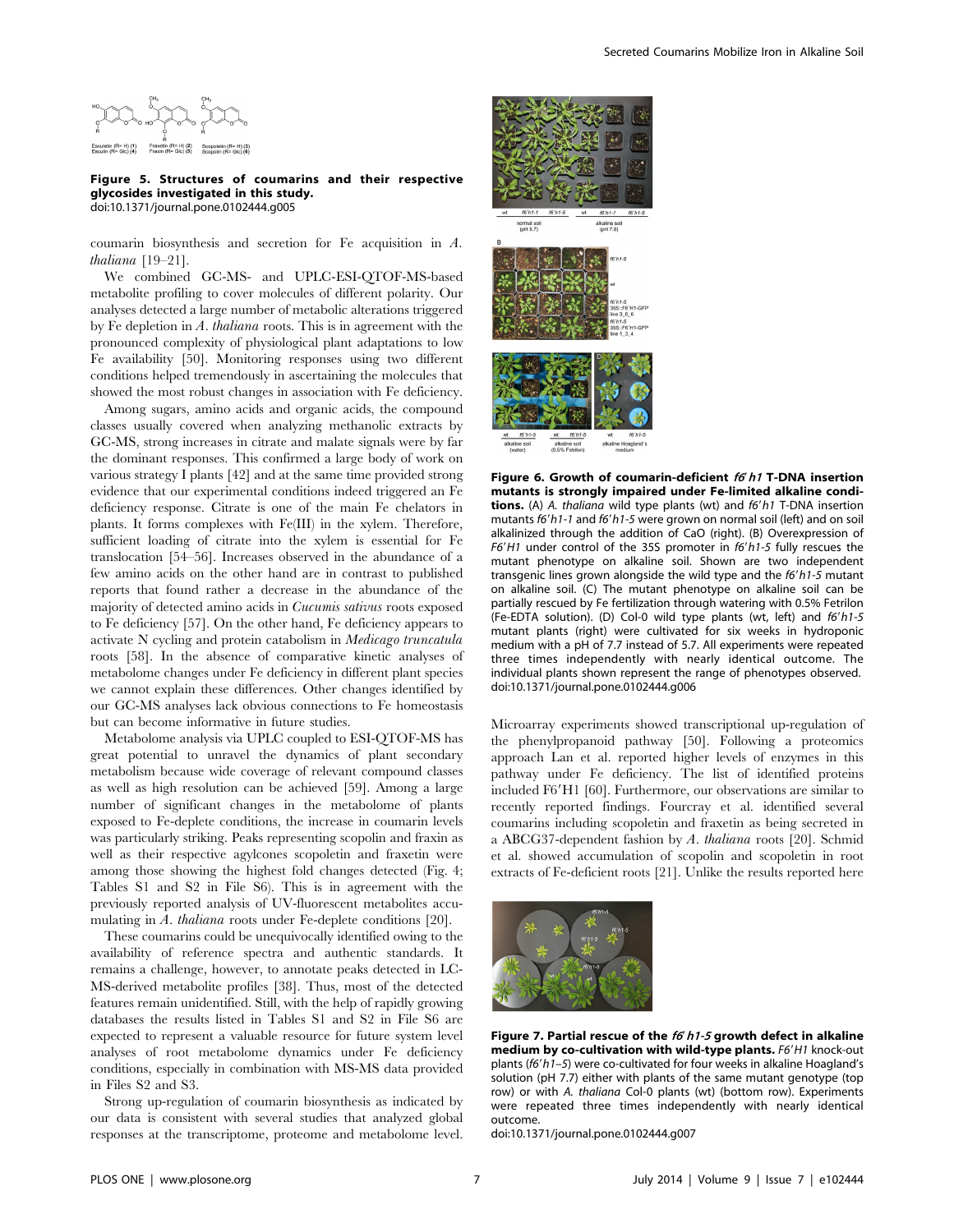

Figure 8. UV/vis spectroscopy and direct-infusion ESI-QTOF-MS demonstrate reduction of Fe(III) by coumarins and the formation of Fe(II)-coumarin complexes in vitro. (A) Optical spectra of solutions (CH<sub>3</sub>CN) of ligands esculetin  $(1)$ , fraxetin  $(2)$  and scopoletin (3), of iron salts, of mixtures of ligands and 2 equiv of  $NEt<sub>3</sub>$ , and of mixtures containing 3 equiv of ligand, 6 equiv of  $NEt<sub>3</sub>$ , and 1 equiv of FeCl<sub>2</sub> or FeCl<sub>3</sub>. Left: **1** (blue); **1**+ NEt<sub>3</sub> (orange); **1**+ NEt<sub>3</sub>+ FeCl<sub>2</sub> (green);  $1+$  NEt<sub>3</sub>+ FeCl<sub>3</sub> (red); FeCl<sub>3</sub> (black); FeCl<sub>2</sub> (magenta). Center: 2 (blue);  $2+$  NEt<sub>3</sub> (orange);  $2+$  NEt<sub>3</sub>+ FeCl<sub>2</sub> (green);  $2+$  NEt<sub>3</sub>+ FeCl<sub>3</sub> (red). Right: 3 (blue);  $3+$  NEt<sub>3</sub> (orange);  $3+$  NEt<sub>3</sub>+ FeCl<sub>2</sub> (green);  $3+$  NEt<sub>3</sub>+ FeCl<sub>3</sub> (red). (B) Interpretation of the UV/vis spectra depicted in (A). (C) Results of direct-infusion ESI-QTOF-MS of a mixture of Fe(II) with synthesized and purified scopoletin. (D) MS-MS spectrum of the main signal at  $m/z$ 316.02.

doi:10.1371/journal.pone.0102444.g008

and by Fourcray et al., however, Schmid et al. also detected esculin and esculetin in root extracts.

Growth experiments with Col-0 wild type,  $f6'h1$  mutants and complemented lines clearly demonstrated an essential role of molecules downstream of the ortho-hydroxylation of cinnamates catalyzed by F6'H1 [23] for Fe acquisition both when cultivated on soil and in hydroponics (Figs. 6 and 7). Under alkaline conditions lack of this enzyme resulted in severe Fe deficiency as indicated by pronounced leaf chlorosis and strongly reduced shoot Fe levels (File S4). This again is in agreement with recently published observations for  $f6'h1$  mutant plants exposed to Fe deficiency at the seedling stage in vitro  $[19]$  or on soil  $[21]$  as well as mutant seedlings defective in the presumed coumarin export system ABCG37 [20]. Thus, we further support the conclusion that coumarin biosynthesis represents an integral part of strategy I. It is crucial under alkaline conditions, which represent a major limiting factor for agricultural productivity worldwide. Furthermore, it is interesting to note that the specific adaptations of calcicole plants to calcareous substrates have been hypothesized to be at least in part dependent on a pronounced shift from classic strategy I responses towards phenolics secretion specifically under alkaline conditions [61]. This was observed for Parietaria diffusa, an Fe-efficient plant that can be found on walls and similar substrates in the Mediterranean, when effects elicited by Fe-free medium were compared to those of an alkaline carbonate medium.

The partial rescue we observed upon co-cultivation with wildtype plants was reported in a study published while this manuscript was in preparation [19], albeit in a different experimental setup, i.e. with younger plants. Co-cultivation effects suggested that a lack of secreted coumarins accounts for the  $f6'h1$  phenotype (Fig. 7). Comparative analysis of root exudates derived from Col-0 and  $f6'h1$  plants showed indeed unequivocally and in agreement with Schmid et al. [21] that the aglycones scopoletin and esculetin are released by A. thaliana wild type roots, but not by  $f6'h1$  roots. The identification of esculetin was surprising as neither esculetin nor its hexoside esculin could be found in root extracts. Possibly, scopoletin can be extracellulary demethylated to esculetin. Alternatively, our analysis and the one performed by Fourcray et al. [20] may have missed the comparatively small signals (relative to scopoletin) for esculetin and esculin reported by Schmid et al. [21]. A large number of other F6'H1 dioxygenasedependent features were detected in Col-0 root exudates. Their identities could not be determined. However, the data set reported here (Tables S3 and S4 in File S7) can be helpful in further dissecting the coumarin pathway in a fashion similar to, for instance, the elucidation of reactions upstream and downstream of chalcone synthase [31]. This will aid in meeting the challenge of identifying other coumarins potentially involved in Fe acquisition [21].

Given the essential role of secreted scopoletin one has to postulate the existence of efflux transporters similar to rice PEZ1 [2,16]. The ABC transporter ABCG37 has been proposed as a candidate because of its strong expression in Fe-deficient roots [50,51] and lack of functional ABCG37 indeed compromises growth of A. thaliana under alkaline conditions [19]. Indeed, the recently reported growth impairment of pdr9–2 seedlings in the presence of pH conditions limiting Fe availability associated with a lack of coumarin secretion strongly supports this hypothesis [20]. Phenols of the catechol type exudated into the rhizosphere are considered to mobilize ferric iron by complexation and/or reduction. Indeed, Fe chelating activity of coumarins at neutral pH was already demonstrated [62]. We attempted to further characterize the mechanism underlying the demonstrated beneficial effect of coumarins through in vitro studies. For that we used a non-aqueous system to avoid the formation of oxo-, hydroxyl- and aquo-Fe complexes. While the conditions applied were with the necessary use of organic solvents non-physiological, they still led us to tentatively propose that scopoletin, esculetin and fraxetin can solubilize apoplastic Fe(III) because they can act both as reductants of Fe(III) and as ligands for Fe(II) under basic conditions.

There was little difference between the UV/vis spectra of mixtures of base  $NEt_3$  and  $FeCl_2$  containing the catechols esculetin and fraxetin, and those containing the o-hydroxyanisole scopoletin (Fig. 8A). Careful studies with heteroleptic Fe complexes bearing monodentate phenolate or o-chlorophenolate ligands versus optionally bisdentate o-hydroxyanisole ligands showed that Fe complexes with monodentate phenolate ligands have UV maxima at distinctly shorter wavelengths around 430–450 nm [63]. Hence, we conclude that scopoletin in  $\left[\left(\text{scopoletin-H}\right)_{n}Fe(\text{II})\right]^{m-}$  complexes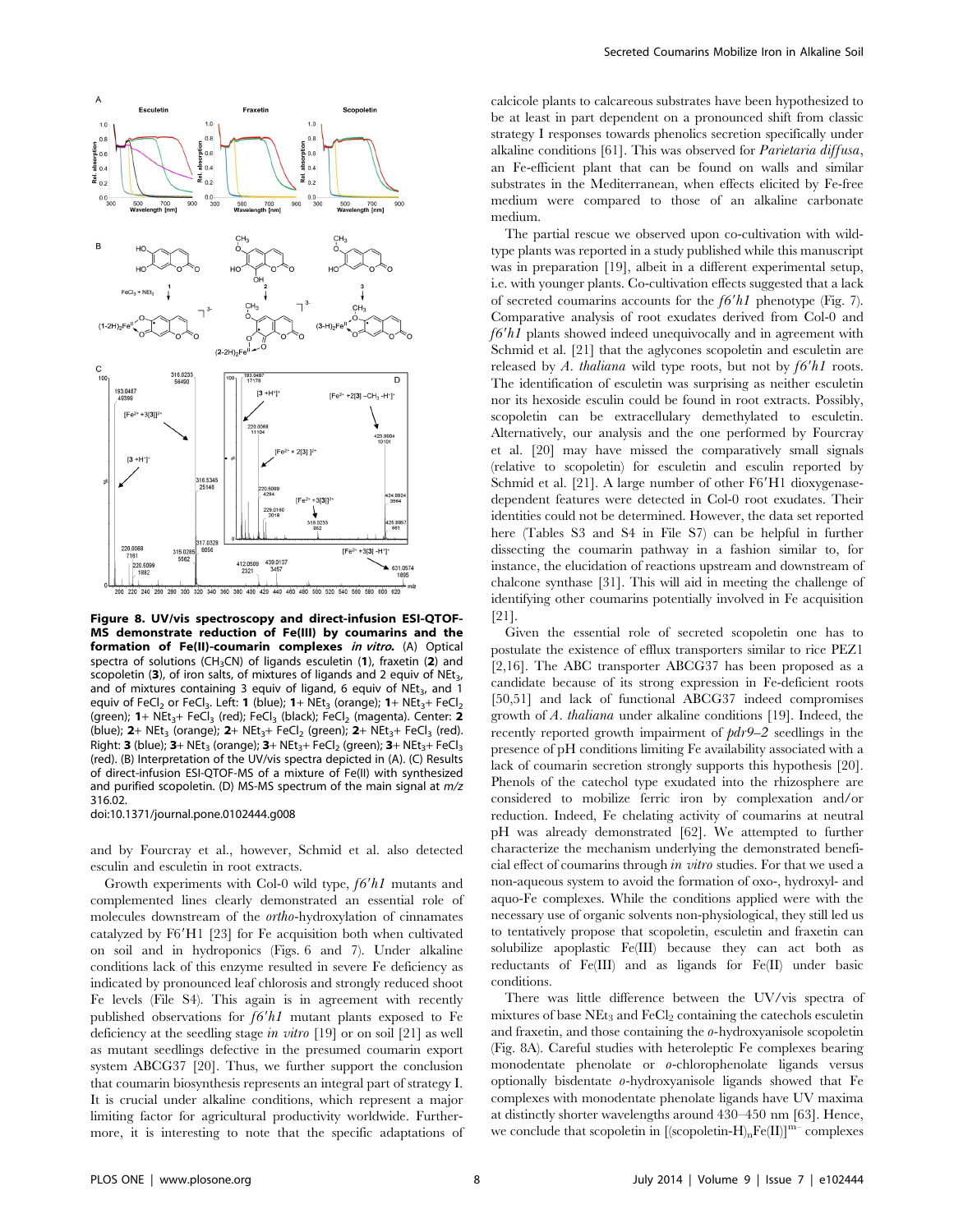also acts as a bisdentate ligand with the methoxy oxygen providing a dative bond to Fe.

A conceivable explanation for the UV/vis curves of our Fe(III)– ligand systems in acetonitrile could lie in the oxidation of the catecholates of ligands esculetin and fraxetin by Fe(III) to give the respective o-semiquinonates that coordinate to the concomitantly formed Fe(II). Jones et al. [47] recorded UV/vis spectra of waterfree solutions (Me<sub>2</sub>SO or MeCN) containing Fe(II) or Fe(III) plus electrochemically generated 3,5-di-tert-butylchatecholate dianions, or o-semiquinonate anions in various stoichiometric ratios. They found that solutions containing Fe(III) and catecholate dianions in a 1:3 ratio yield the complex species  $[Fe^{III}]$ (catecho- $\left[\text{late}\right]_3\right]^3$  showing a band with a sharp maximum at ca. 490 nm and steeply tailing off. Curves with very long plateaus reaching to wavelengths of ca. 800–900 nm and so greater than those of the Fe(II)-catecholate complexes were observed by them for complexes with  $\theta$ -semiquinonate anions. The mixed complexes of type  $[Fe^{II}(\theta\text{-semiquinonate})(\text{catecholate})_{1-2}]$ <sup>1- or 3-</sup> should be stable and show UV/vis bands as observed (Fig. 8A). It is plausible that scopoletin gives rise to a similar complex (Fig. 8B). The relatively small red-shift of only 30 nm when compared with the [(scopoletin-H)<sub>3</sub>Fe(II)]<sup>–</sup> analog can be rationalized by a less extensive change of the ligand than in the case of esculetin and fraxetin.

While it is difficult to study complexes of Fe with phenols under alkaline conditions by ESI-MS [64], we did observe that scopoletin in contrast to esculetin readily forms stable adducts with Fe(II) ions. Such interactions might prevent Fe from re-oxidation and keep it available for uptake into the symplast under physiological conditions. However, we cannot at this stage explain the failure to detect adducts with esculetin and fraxetin.

The Fe(III) mobilizing activity found by Schmid et al. [21] for esculetin but not scopoletin suggests a chelating activity of this catechol-type molecule with neighbouring hydroxyl groups as being responsible for the beneficial effect of coumarin secretion under alkaline conditions. On the other hand, scopoletin and esculin were as efficacious as esculetin in rescuing the growth defect of  $f6'h1$  mutant seedlings [21]. Thus, more detailed studies and a comprehensive picture of root exudation upon Fe deficiency as well as possible conversions of secreted coumarins will be needed to unravel the exact mechanism.

In conclusion, we lend further support to the recently established crucial role of coumarin secretion for Fe acquisition by the strategy I plant A. thaliana under alkaline conditions. We show that coumarin biosynthesis in roots is enhanced under conditions of Fe deficiency. Coumarins are found in root exudates and appear to contribute to Fe acquisition extracellulary. Our in vitro evidence suggests a Fe(III) reducing and Fe(II) complexing activity of coumarins as the underlying mechanism. The metabolome data represent a potentially valuable resource for future system level analyses of Fe deficiency responses.

## Supporting Information

File S1 Genotyping of T-DNA insertion line SALK\_050137 (= $f6'h1-5$ ). (PDF)

File S2 MS2Tags\_positive mode\_Massbank. (TXT)

File S3 MS2Tags\_negative mode\_Massbank. (TXT)

File S4  $A$ . thaliana  $f6'h1-5$  plants were exposed to two different conditions causing Fe deficiency and used for the metabolite profiling experiments with Col-0 plants. (A) Plants were grown hydroponically in 1/10 Hoagland Solution for six weeks. Plants were cultivated either at a pH of 5.7 with Fe-HBED as Fe source (Control), at a pH of 7.7 with Fe-HBED as Fe source (pH 7.7), or the final two weeks at a pH of 5.7 without Fe- $HBED$  ( $-Fe$ ). (B) Fe concentrations in roots (blue bars) and shoots (red bars) were determined by ICP-OES. The means of three independent biological experiments are displayed. Error bars indicate standard deviation. Significant differences to plants grown under control conditions were determined by Student's t-test,  $*P$ 0.05.

(PDF)

File S5 Isotopic pattern of iron for the main peak at  $m/$  $z$  316.02 shown in Figure 8C. A scopoletin: Fe ratio of 3:1 was calculated. (PDF)

File S6 Tables S1 and S2 listing markers consistently up-regulated upon hydroponic cultivation in Fe-free and alkaline medium condition in A. thaliana as detected by UPLC-ESI-QTOF-MS in either positive ionization mode (Table S1) or negative ionization mode (Table S2). Markers from three biological replicates were chosen when they met the following criteria in both sets of three biologically independent experiments each: Fold-change  $\geq 2$  and  $P \leq 0.05$ (Student's t-test). Annotation level (Ann. Level): 1. compound identified using a synthesized standard; 2. compound putatively annotated by interpretation of mass spectrometry data; 3. compound class putatively annotated; 4. unknown compounds.  $m/z$ : Mass to charge ratio. Annotation: MS2T identifiers, elemental composition of the uncharged compound, adducts or the identified compounds are given. Molecular Mass: Molecular mass of the respective compound (i.e. precursor or M) is given. (DOCX)

File S7 Tables S3 and S4 listing markers identified in a comparison of root exudates harvested from A. thaliana wild type and  $f6'h1-5$  mutant plants as detected by UPLC-ESI-QTOF-MS in either positive ionization mode (Table S3) or negative ionization mode (Table S4). Markers accumulating in the wild-type exudates were chosen when they met the following criteria: Fold-change  $\geq$  2 and P $\leq$ 0.05 (Student's t-test; 3 independent biological experiments). Annotation level (Ann. Level): 1. compound identified using a synthesized standard; 2. compound putatively annotated by interpretation of mass spectrometry data; 3. compound class putatively annotated; 4. unknown compounds. m/z: Mass to charge ratio. Annotation: adducts or the identified compounds are given. Molecular Mass: Molecular mass of the respective compound (i.e. precursor or M) is given. Entries are ordered according to their fold-change. (DOCX)

## Acknowledgments

We thank Blen Beyene for valuable discussions, Silke Matros for excellent technical assistance and Manuel Braun and Willi Riber for contributions to implementing the GC-MS data analysis workflow.

#### Author Contributions

Conceived and designed the experiments: RS SC. Performed the experiments: HS CG MW CS SL CB. Analyzed the data: HS MW CS SL RS SC. Wrote the paper: SC.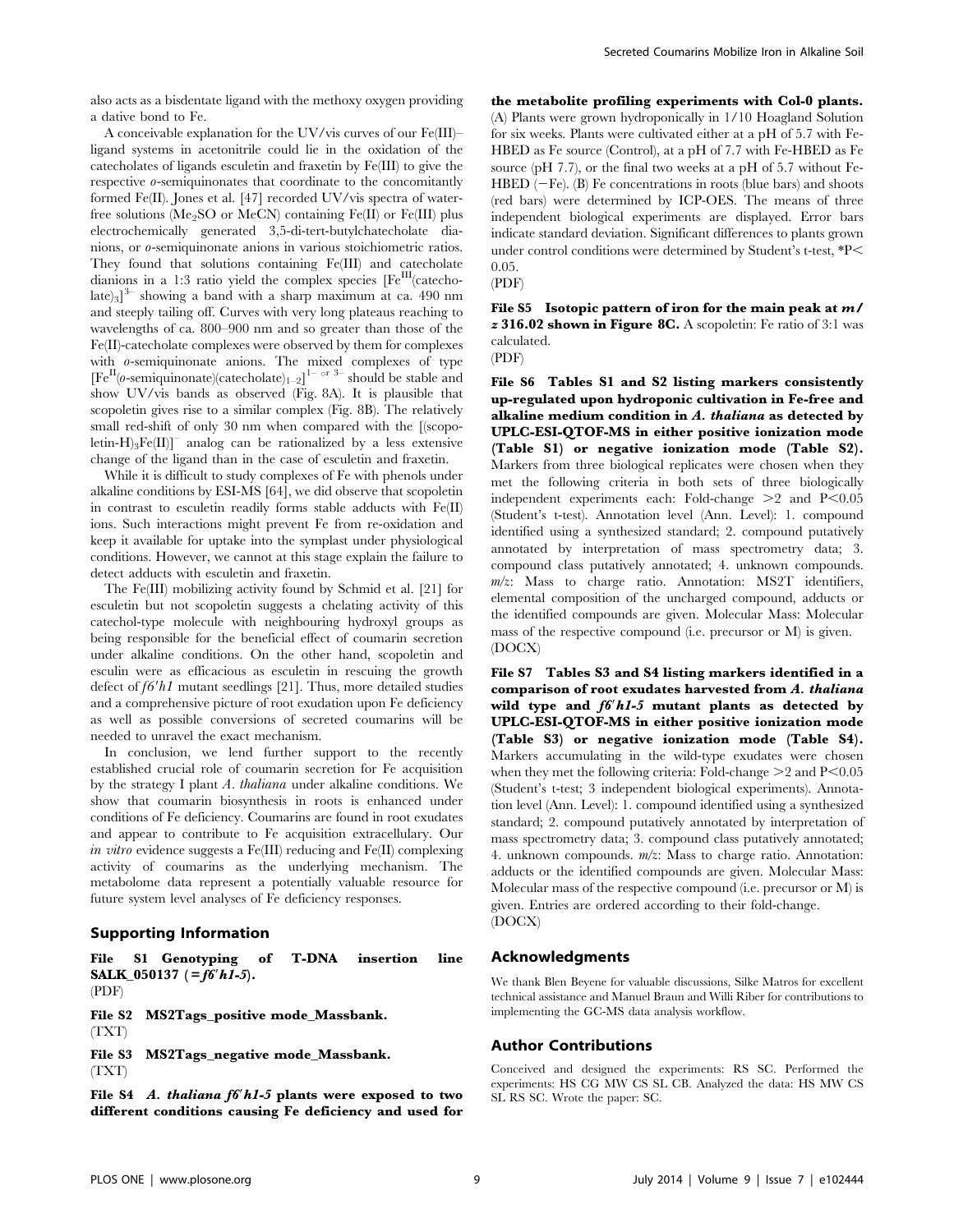## References

- 1. Thomine S, Vert G (2013) Iron transport in plants: better be safe than sorry. Curr Opin Plant Biol 16: 322–327.
- 2. Kobayashi T, Nishizawa NK (2012) Iron uptake, translocation, and regulation in higher plants. Annu Rev Plant Biol 63: 131–152.
- 3. WHO (2002) World Health Report 2002. Available: http://www.who.int/whr/ 2002/en/whr02\_en.pdf.
- 4. White PJ, Broadley MR (2009) Biofortification of crops with seven mineral elements often lacking in human diets - iron, zinc, copper, calcium, magnesium, selenium and iodine. New Phytol 182: 49–84.
- 5. Schroeder JI, Delhaize E, Frommer WB, Guerinot ML, Harrison MJ, et al. (2013) Using membrane transporters to improve crops for sustainable food production. Nature 497: 60–66.
- 6. Morrissey J, Guerinot ML (2009) Iron uptake and transport in plants: the good, the bad, and the lonome. Chem Rev 109: 4553–4567.
- 7. Römheld V, Marschner H (1986) Evidence for a specific uptake system for iron phytosiderophores in roots of grasses. Plant Physiol 80: 175–180.
- 8. Nozoye T, Nagasaka S, Kobayashi T, Takahashi M, Sato Y, et al. (2011) Phytosiderophore efflux transporters are crucial for iron acquisition in graminaceous plants. J Biol Chem 286: 5446–5454.
- 9. Curie C, Panaviene Z, Loulergue C, Dellaporta S, Briat J, et al. (2001) Maize yellow stripe1 encodes a membrane protein directly involved in Fe(III) uptake. Nature 409: 346–349.
- 10. Santi S, Schmidt W (2009) Dissecting iron deficiency-induced proton extrusion in Arabidopsis roots. New Phytol 183: 1072–1084.
- 11. Robinson NJ, Procter CM, Connolly EL, Guerinot ML (1999) A ferric-chelate reductase for iron uptake from soils. Nature 397: 694–697.
- 12. Vert G, Grotz N, Dedaldechamp F, Gaymard F, Guerinot M, et al. (2002) IRT1, an Arabidopsis transporter essential for iron uptake from the soil and for plant growth. Plant Cell 14: 1233–1243.
- 13. Badri DV, Vivanco JM (2009) Regulation and function of root exudates. Plant Cell Environ 32: 666–681.
- 14. Cesco S, Neumann G, Tomasi N, Pinton R, Weisskopf L (2010) Release of plant-borne flavonoids into the rhizosphere and their role in plant nutrition. Plant Soil 329: 1–25.
- 15. Jin CW, You GY, He YF, Tang C, Wu P, et al. (2007) Iron deficiency-induced secretion of phenolics facilitates the reutilization of root apoplastic iron in red clover. Plant Physiol 144: 278–285.
- 16. Ishimaru Y, Kakei Y, Shimo H, Bashir K, Sato Y, et al. (2011) A rice phenolic efflux transporter is essential for solubilizing precipitated apoplasmic iron in the plant stele. J Biol Chem 286: 24649–24655.
- 17. Römheld V, Marschner H (1986) Mobilization of iron in the rhizosphere of different plant species. Adv Plant Nutr 2: 155–204.
- 18. Tomasi N, Weisskopf L, Renella G, Landi L, Pinton R, et al. (2008) Flavonoids of white lupin roots participate in phosphorus mobilization from soil. Soil Biol Biochem 40: 1971–1974.
- 19. Rodríguez-Celma J, Lin W-D, Fu G-M, Abadia J, López-Míllán A-F, et al. (2013) Mutually exclusive alterations in secondary metabolism are critical for the uptake of insoluble iron compounds by Arabidopsis and Medicago truncatula. Plant Physiol. 162: 1473–1485.
- 20. Fourcroy P, Sisó-Terraza P, Sudre D, Savirón M, Reyt G, et al. (2014) Involvement of the ABCG37 transporter in secretion of scopoletin and derivatives by Arabidopsis roots in response to iron deficiency. New Phytol 201: 155–167.
- 21. Schmid NB, Giehl RFH, Doll S, Mock H-P, Strehmel N, et al. (2014) Feruloyl-CoA 6'-hydroxylase1-dependent coumarins mediate iron acquisition from alkaline substrates in Arabidopsis. Plant Physiol 164: 160–172.
- 22. Alonso JM, Stepanova AN, Leisse TJ, Kim CJ, Chen H, et al. (2003) Genomewide insertional mutagenesis of Arabidopsis thaliana. Science 301: 653–657.
- 23. Kai K, Mizutani M, Kawamura N, Yamamoto R, Tamai M, et al. (2008) Scopoletin is biosynthesized via ortho-hydroxylation of feruloyl CoA by a 2 oxoglutarate-dependent dioxygenase in Arabidopsis thaliana. Plant J 55: 989– 999.
- 24. Hoagland DR, Arnon DI (1950) The water-culture method for growing plants without soil. Circular. California Agricultural Experiment Station 347, 1–32.
- 25. Chaney R (1988) Plants can utilize iron from Fe-N,n'-Di-(2-Hydroxybenzoyl)- Ethylenediamine-N,n'-Diacetic Acid, a ferric chelate with 106 greater formation constant than Fe-EDDHA. J Plant Nutr 11: 1033–1050.
- 26. Erban A, Schauer N, Fernie AR, Kopka J (2007) Nonsupervised construction and application of mass spectral and retention time index libraries from time-offlight gas chromatography–mass spectrometry metabolite profiles. Metabolomics - Methods and Protocols. Methods in Molecular Biology. Humana Press Inc. 19–38.
- 27. Stein SE (1999) An integrated method for spectrum extraction and compound identification from gas chromatography/mass spectrometry data. J Am Soc Mass Spectrom 10: 770–781.
- 28. Barupal DK, Kind T, Kothari SL, Lee DY, Fiehn O (2010) Hydrocarbon phenotyping of algal species using pyrolysis-gas chromatography mass spectrometry. BMC Biotechnol 10: 40.
- 29. Styczynski MP, Moxley JF, Tong LV, Walther JL, Jensen KL, et al. (2007) Systematic identification of conserved metabolites in GC/MS data for metabolomics and biomarker discovery. Anal Chem 79: 966–973.
- 30. SpectConnect (n.d.). Available: http://spectconnect.mit.edu/.
- Böttcher C, von Roepenack-Lahaye E, Schmidt J, Schmotz C, Neumann S, et al. (2008) Metabolome analysis of biosynthetic mutants reveals a diversity of metabolic changes and allows identification of a large number of new compounds in arabidopsis. Plant Physiol 147: 2107–2120.
- 32. Khandal D, Samol I, Buhr F, Pollmann S, Schmidt H, et al. (2009) Singlet oxygen-dependent translational control in the tigrina-d.12 mutant of barley. Proc Natl Acad Sci U S A 106: 13112–13117.
- 33. Tautenhahn R, Patti GJ, Rinehart D, Siuzdak G (2012) XCMS Online: A webbased platform to process untargeted metabolomic data. Anal Chem 84: 5035– 5039.
- 34. Tautenhahn R, Cho K, Uritboonthai W, Zhu Z, Patti GJ, et al. (2012) An accelerated workflow for untargeted metabolomics using the METLIN database. Nat Biotechnol 30: 826–828.
- 35. Patti GJ, Tautenhahn R, Rinehart D, Cho K, Shriver LP, et al. (2013) A view from above: cloud plots to visualize global metabolomic data. Anal Chem 85: 798–804.
- 36. Matsuda F, Yonekura-Sakakibara K, Niida R, Kuromori T, Shinozaki K, et al. (2009) MS/MS spectral tag-based annotation of non-targeted profile of plant secondary metabolites. Plant J 57: 555–577.
- 37. Sakurai T, Yamada Y, Sawada Y, Matsuda F, Akiyama K, et al. (2013) PRIMe update: Innovative content for plant metabolomics and integration of gene expression and metabolite accumulation. Plant Cell Physiol 54: e5.
- 38. Horai H, Arita M, Kanaya S, Nihei Y, Ikeda T, et al. (2010) MassBank: a public repository for sharing mass spectral data for life sciences. J Mass Spectrom 45: 703–714.
- 39. Curtis MD, Grossniklaus U (2003) A gateway cloning vector set for high-throughput functional analysis of genes in planta. Plant Physiol 133: 462–469.
- 40. Demyttenaere J, Van Syngel K, Markusse AP, Vervisch S, Debenedetti S, et al. (2002) Synthesis of 6-methoxy-4H-1-benzopyran-7-ol, a character donating component of the fragrance of Wisteria sinensis. Tetrahedron 58: 2163–2166.
- 41. Demyttenaere J, Vervisch S, Debenedetti S, Coussio J, Maes D, et al. (2004) Synthesis of virgatol and virgatenol, two naturally occurring coumarins from Pterocaulon virgatum (L.) DC, and 7-(2,3-epoxy-3-methylbutoxy)-6-methoxycoumarin, isolated from Conyza obscura DC. Synth-Stuttg: 1844–1848.
- 42. Abadia J, Lopez-Millan AF, Rombola A, Abadia A (2002) Organic acids and Fe deficiency: a review. Plant Soil 241: 75–86.
- 43. Schuler M, Rellán-Álvarez R, Fink-Straube C, Abadía J, Bauer P (2012) Nicotianamine functions in the phloem-based transport of iron to sink organs, in pollen development and pollen tube growth in Arabidopsis. Plant Cell 24: 2380– 2400.
- 44. Saito K, Matsuda F (2010) Metabolomics for functional genomics, systems biology, and biotechnology. Annu Rev Plant Biol 61: 463–489.
- 45. Kai K, Shimizu B, Mizutani M, Watanabe K, Sakata K (2006) Accumulation of coumarins in Arabidopsis thaliana. Phytochemistry 67: 379–386.
- 46. Jeong J, Cohu C, Kerkeb L, Pilon M, Connolly EL, et al. (2008) Chloroplast Fe(III) chelate reductase activity is essential for seedling viability under iron limiting conditions. Proc Natl Acad Sci 105: 10619–10624.
- 47. Jones S, Leon L, Sawyer D (1982) Redox chemistry of metal-catechol complexes in aprotic media.3. 3,5-di-tert-butylcatecholato and ortho-semiquinonato complexes of iron(III). Inorg Chem 21: 3692–3698.
- 48. Palaniandavar M, Viswanathan R (1996) Iron(III) complexes of phenolate ligands as models for catechol dioxygenases. Proc Indian Acad Sci-Chem Sci 108: 235–249.
- 49. Buckhout TJ, Thimm O (2003) Insights into metabolism obtained from microarray analysis. Curr Opin Plant Biol 6: 288–296.
- 50. Yang TJ, Lin W-D, Schmidt W (2010) Transcriptional profiling of the Arabidopsis iron deficiency response reveals conserved transition metal homeostasis networks. Plant Physiol 152: 2130–2141.
- 51. Abadia J, Vazquez S, Rellan-Alvarez R, El-Jendoubi H, Abadia A, et al. (2011) Towards a knowledge-based correction of iron chlorosis. Plant Physiol Biochem 49: 471–482.
- 52. Römheld V, Marschner H (1983) Mechanism of iron uptake by peanut plants.1. FeIII reduction, chelate splitting, and release of phenolics. Plant Physiol 71: 949– 954.
- 53. Pavlovic J, Samardzic J, Maksimovic V, Timotijevic G, Stevic N, et al. (2013) Silicon alleviates iron deficiency in cucumber by promoting mobilization of iron in the root apoplast. New Phytol 198: 1096–1107.
- 54. Rellán-Álvarez R, Giner-Martínez-Sierra J, Orduna J, Orera I, Rodríguez-Castrillón JÁ, et al. (2010) Identification of a tri-iron(III), tri-citrate complex in the xylem sap of iron-deficient tomato resupplied with iron: New insights into plant iron long-distance transport. Plant Cell Physiol 51: 91–102.
- 55. Durrett TP, Gassmann W, Rogers EE (2007) The FRD3-mediated efflux of citrate into the root vasculature is necessary for efficient iron translocation. Plant Physiol 144: 197–205.
- 56. Roschzttardtz H, Séguéla-Arnaud M, Briat J-F, Vert G, Curie C (2011) The FRD3 citrate effluxer promotes iron nutrition between symplastically disconnected tissues throughout Arabidopsis development. Plant Cell 23: 2725–2737.
- 57. Borlotti A, Vigani G, Zocchi G (2012) Iron deficiency affects nitrogen metabolism in cucumber (Cucumis sativus L.) plants. BMC Plant Biol 12: 189.